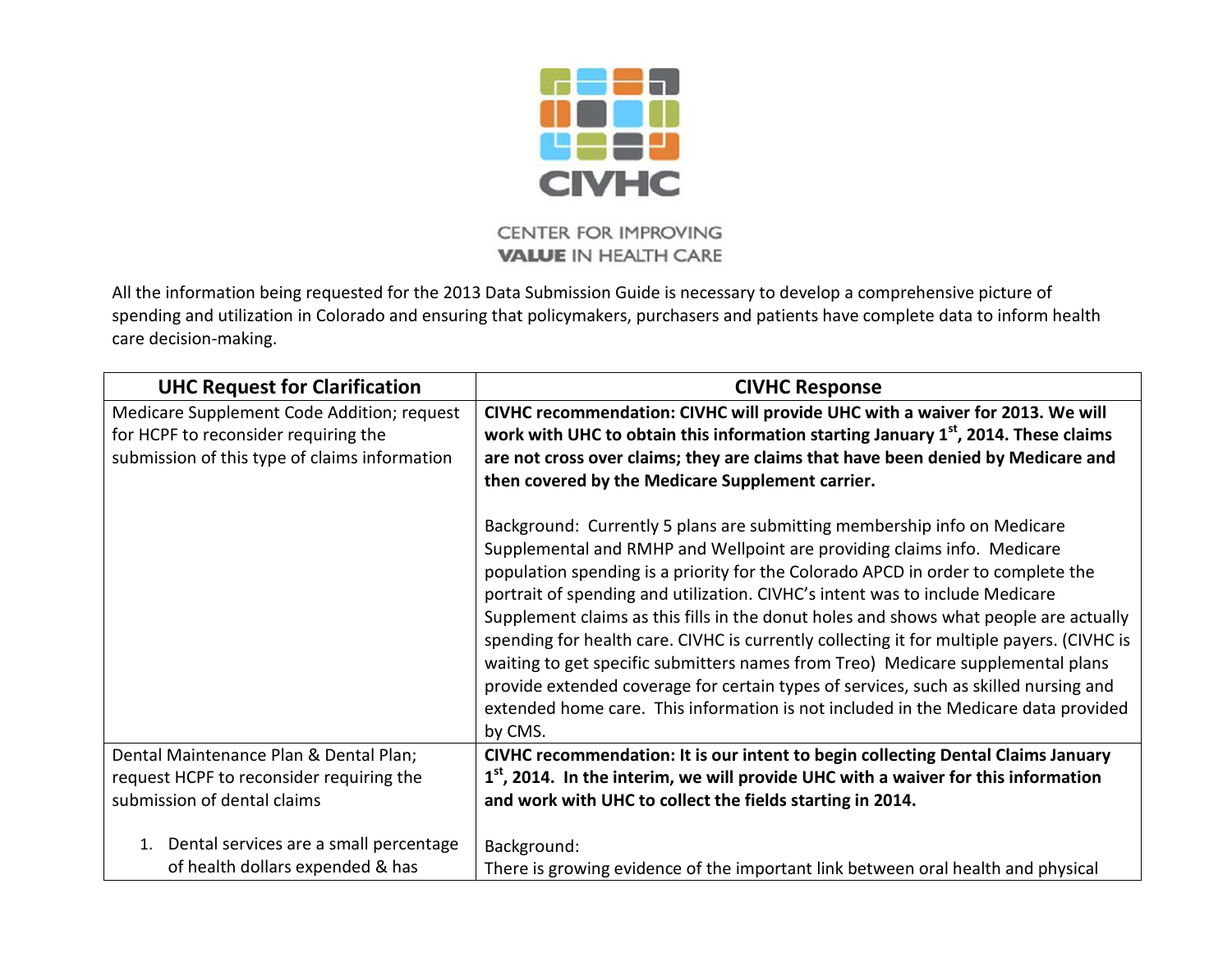|      | limited impact on overall health care           | health making the collection of dental info increasingly important to overall                                                                  |
|------|-------------------------------------------------|------------------------------------------------------------------------------------------------------------------------------------------------|
|      | analysis                                        | understanding of health, costs and utilization                                                                                                 |
| 2.   | Uniqueness of dental claims structure           | 1. Dental claims information will inform discussions about integrating oral health with                                                        |
|      | requires the creation of specific dental        | physical health.                                                                                                                               |
|      | files in a format different than the            | 2. CIVHC has the full authority to apply waivers on data elements that do not pertain                                                          |
|      | medical file format                             | to dental claims                                                                                                                               |
|      | 3. High cost medical dental procedures          | 3. There are some high cost claims but not all are contained in the medical claims                                                             |
|      | are included in the medical claim file          | 4. We will develop a set of threshold and waiver criteria specifically for dental data.                                                        |
| 4.   | Dental data extracts do not match the           | Our process will be to work with Treo to develop which elements are expected for a                                                             |
|      | medical claim file specifications and           | dental claim. CIVHC will then work with the carriers to communicate these elements;                                                            |
|      | this makes it difficult UHC can only            | we have been very collaborative the the health plans where there is necessary                                                                  |
|      | populate 60% of the data fields.                | further clarification                                                                                                                          |
|      | 5. UHC recommends the use of a                  | 5. CIVHC is unable to respond to UHC's request to use a network adequacy report;                                                               |
|      | network adequacy report                         | CIVHC does not think this is an APCD issue                                                                                                     |
|      |                                                 | CIVHC feels information on dental use and how it impacts overall health will help                                                              |
|      |                                                 | inform benefit design for both commercial plans as well as public plans such as                                                                |
|      |                                                 | Medicaid.                                                                                                                                      |
|      | ME045 Exchange Offering - request to have       | CIVHC recommendation: We are noting in the DSG that data is not required until                                                                 |
|      | this field required no earlier than January     | after January 1, 2014 when coverage under the Exchange goes into effect. The field                                                             |
| 2014 |                                                 | is being added to the 2013 DSG.                                                                                                                |
|      |                                                 |                                                                                                                                                |
|      | ME107- Risk Basis; clarify populating this data | CIVHC recommendation: UHC is currently only sending fully insured data so should                                                               |
|      | element will show fully insured because self-   | mark their data as a 'F' for fully insured.                                                                                                    |
|      | insured is not being submitted.                 |                                                                                                                                                |
|      |                                                 | Background: Some self-funded employers are preparing to submit their claims data                                                               |
|      |                                                 | to the APCD and CIVHC would like to be able to capture this data appropriately for                                                             |
|      |                                                 | cost and utilization purposes across the state for comparison purposes.                                                                        |
|      | MC005A Version Number; UHC would have to        | CIVHC recommendation: We will give UHC a waiver for this data element for 2013.                                                                |
|      | change business model & incur unduly burden     | For health plans that can provide this data element, it will be captured to support                                                            |
|      | & cost to their organization                    | the electronic matching of re-adjudicated claims.                                                                                              |
|      |                                                 |                                                                                                                                                |
|      |                                                 | Requiring a version number is important to track re-adjudicated claims. Currently                                                              |
|      |                                                 | CIVHC is manually synching re-adjudicated claim to the original claim and a version                                                            |
|      |                                                 | number would eliminate this issue. CIVHC will continue to work collaboratively with                                                            |
|      |                                                 | health plans to understand a time frame and process for compliance. Our                                                                        |
|      |                                                 | expectation is that health plans will incorporate this into claims processing systems<br>when major systems changes are implemented over time. |